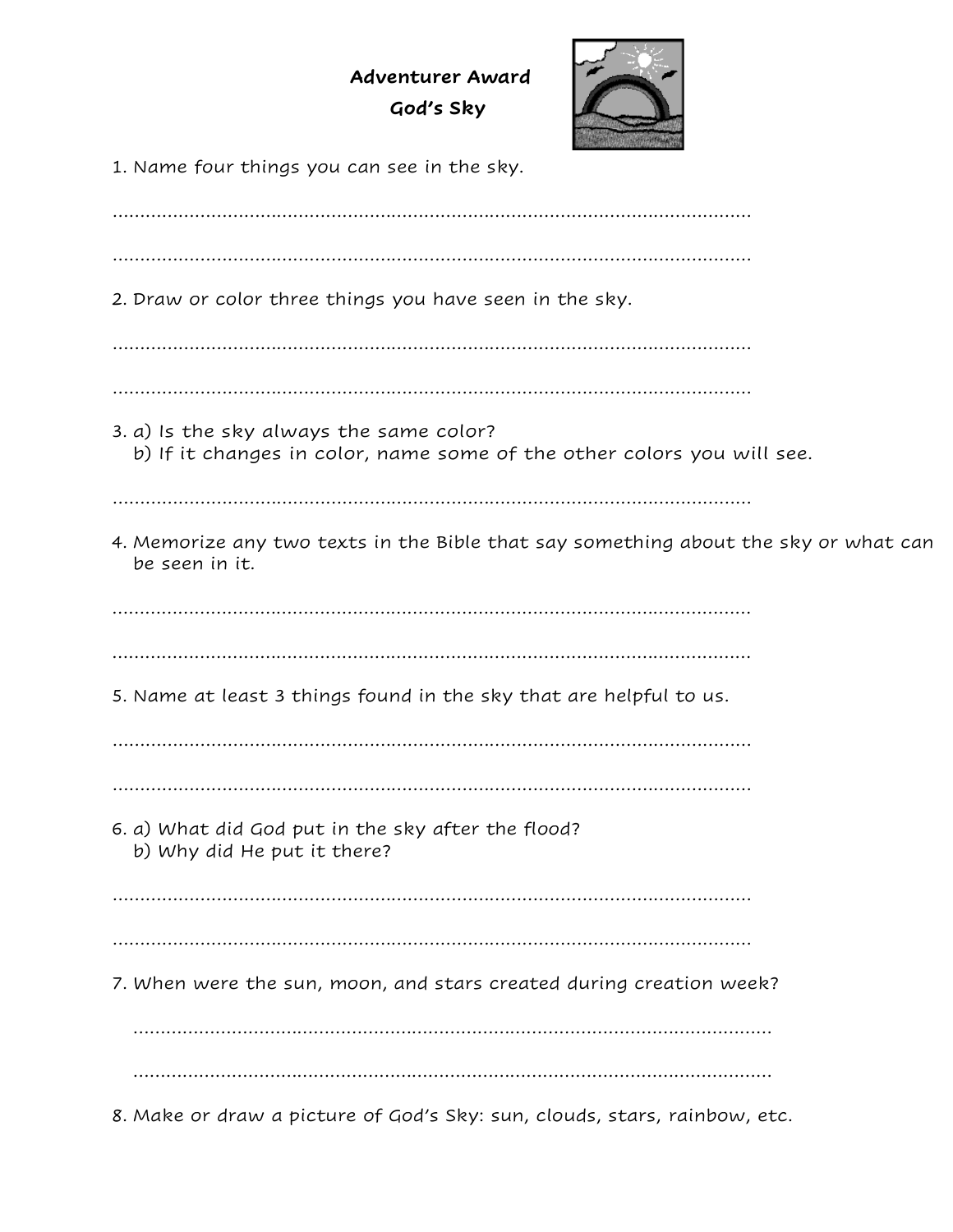Materials Needed:

- Paper Plates
- Cotton Balls (clouds)
- Paint or Crayon
- Fruit Loops Cereal (rainbow)
- Bag of Skittles (Skittle Rainbow Experiment)
- Cup of Hot Water (only with adult supervision)
- Construction Paper (Regular paper may be used if you do not have construction paper)
- Scissors (only with adult supervision)
- Glue or Tape

Send completed worksheet and a picture of your sky to [clubministriesacademy.com](mailto:youth@lrcsda.com) to receive your patch.